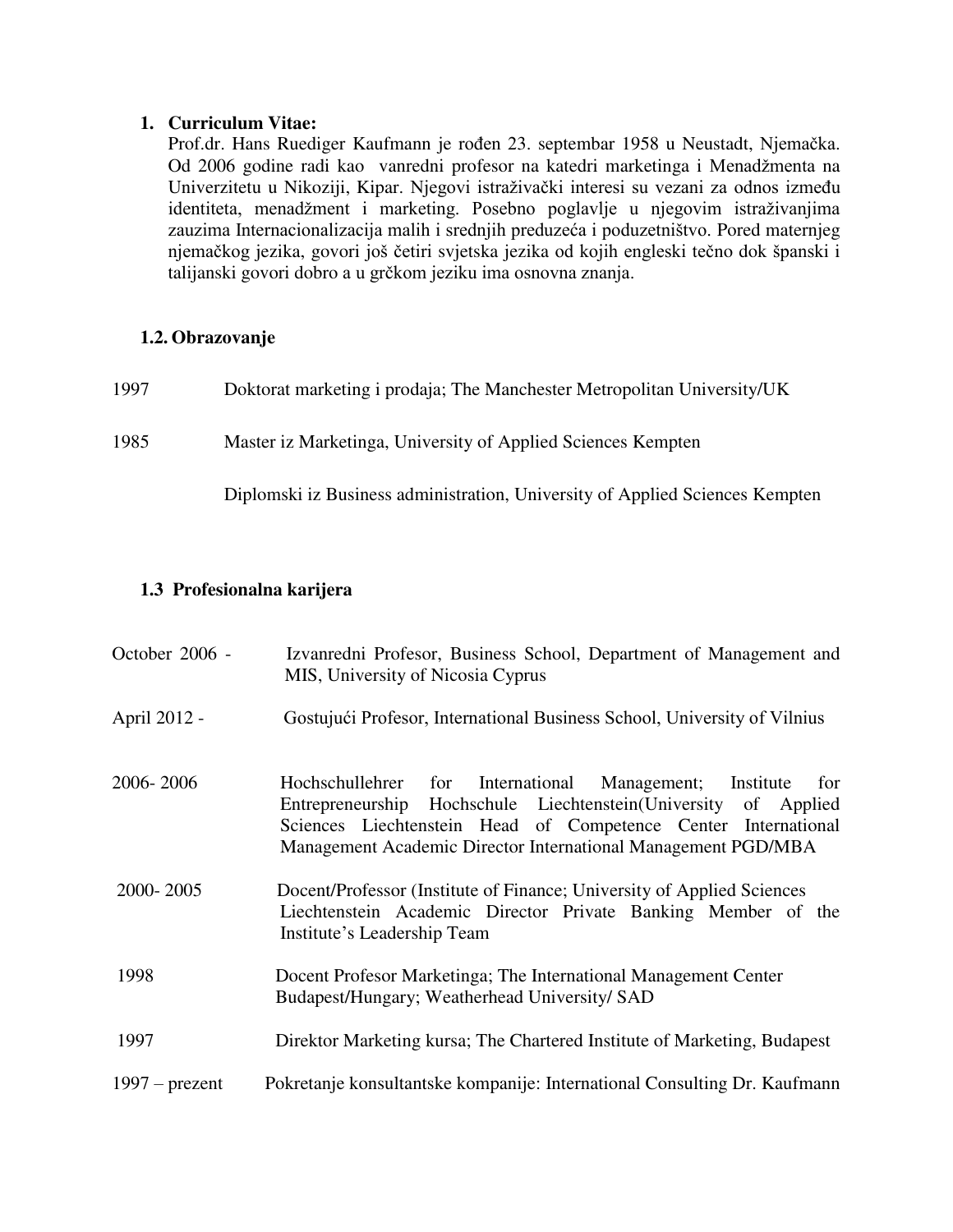| $1996 - 1997$ | Predavač The Manchester Metropolitan University                                                                                  |
|---------------|----------------------------------------------------------------------------------------------------------------------------------|
| 1993-1995     | Asistent – Istraživač i stipendista doktorata; The Manchester<br>Metropolitan University; Department of Retailing and Marketing; |
| $1988 - 1992$ | Zamjenik šefa odjela za marketing/kontroli I reviziju Saving Bank<br>Ravensburg/Germany;                                         |

## **Stručni i naučni rad**

## **2.1. Knjige**

- Semenik, R.J, Allen, C, O'Guinn, T., Kaufmann, H.R. 2012. Advertising and Promotions: An Integrated Brand Approach, International Edition, 6<sup>th</sup> Edition. South-Western CENGAGE Learning. ISBN-10:0538479868;ISBN-13:9780538479868. 752 Pages.
- Kaufmann, H.R. and Fateh Ali Khan Panni. 2012. Customer Centric Marketing Strategies. Book proposal accepted by publisher IGI Global/USA. Work in Progress.
- Hans Ruediger Kaufmann. 2011. International Consumer Behavior: A Mosaic of Eclectic Perspectives. Handbook on International Consumer Behavior. Access Publishing UK. ISBN: 978-0-9562471-3-1
- 'Starthilfe Marketing', 2nd Edition. 2010. With Britzelmaier, B. and Studer, H-P. Teubner Verlag (Publisher). ISBN 978-3-937219-40-0. Germany.
- May 2004. With Geberl, S., Menichetti, M. and Wiesner, D. Aktuelle Entwicklungen im Finanzdienstleistungsbereich. Physica Verlag Heidelberg. (Actual Developments in Financial Services).
- 2002. With Geberl, S. und Britzelmaier, B., Menichetti, M. Regulierung und Deregulierung der Finanzdienstleistungsmärkte. Physica Verlag Heidelberg. (Regulation and Deregulation in the Financial Services Markets).
- 2006. International Customer Behavior and Retailing Research. Hamburg. Dr. Kovac. ISBN: 3-8300-2194-1. Conference Proceedings of the 2nd CIRCLE Conference at the Hochschule Liechtenstein (University of Applied Sciences).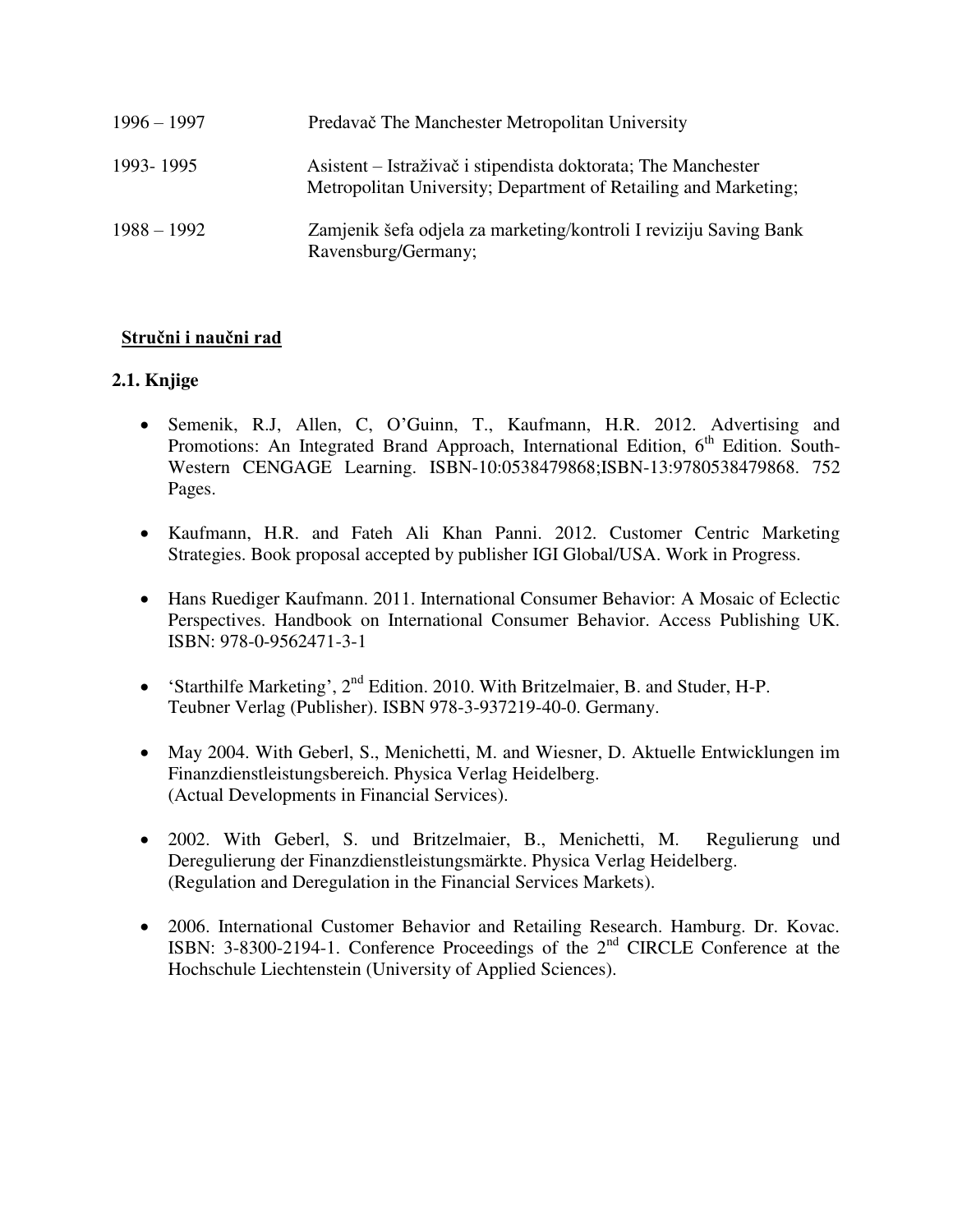### **2.2 Članstva u profesionalnim organizacijama**

| <b>International Research Network</b>     | President (from April 2007 until |
|-------------------------------------------|----------------------------------|
| <b>CIRCLE</b>                             | April 2009) and                  |
|                                           | Member of the Board              |
| EuroMed Centre for Research in            | Vice President (since 2008)      |
| <b>Business</b>                           |                                  |
| European Retail Academy (EHI,             | Member of the Board of Trustees  |
| Cologne/Germany)                          |                                  |
| Leeds Metropolitan University             | Visiting Fellow (since 2004)     |
| <b>Teachers Union Intercollege Cyprus</b> | Member                           |
| Anna Lindh Foundation Cyprus              | Member                           |
| Lions Club Hohenems                       | Member                           |

### **2.3. Učešće u projektima, istraživačke aktivnosti, grantovi**

- March 2012 National Research Promotion Agency. Course on Train the Trainers in Entrepreneurship submitted. Synthesis. Trainer
	- March 2012 Concept Note submitted. Web-based participatory collaborative Immigration and employment policieS DevelOpment and harmonization in the Mediterranean basin region. . EU ENPI CBCMED Program. Prioritiy 4. University of Piraeus Research Center. EMRBI as Partner.
	- March 2012. Concept Note submitted. Euro-meDiterranean cAreer & Employment aDvisor portAl for the mobiLity of yoUng residents (Daedalus). Unisystems S.A. EMRBI
	- March 2012. Concept Note to be submitted for ERASMUSIP Programm on Global Leadership. (University of Nicosia)
	- March 2012. Concept Note to be submitted. EU ENPI 4.1. Priority. Youth Creativity Development. University of Nicosia is Project Leader.
	- February 2012. Concept Note submitted for EU ENPI CBCMED Program. Priority 4. Value Reengineering and Innovation in Public Sector.
	- February 2012. Concept Note submitted. EU ENPI CBCMED Program. Pentathlon (Mediterranean Furniture Industry Against Low Inspiration Strategies. EMRBI
	- January/February 2012. Part of submission team and researcher: Marie Curie Initial Training Networks (ITN). Food Challenge. Total budget: Euro 1.903/235 (EMRBI)
	- January/February 2012. Part of submission team and researcher: Lifelong Learning Program. Gruntvig. Learning Partnerships. Feeling younger by Getting older. Total budget: Euro 303.600 (EMRBI)
	- January/February 2012. Submission of ERASMUSIP program on Cross-Cultural Management Teaching for European Students. Continuation of previous project. Scientific Advisor and Teacher. Previous budget: Euro 125,000 (University of Nicosia)
	- January/February 2012. Submission of Proposal for EU Investing in People Program. Gender Dynamics on Boards. Total Budget: Euro 2,370, 144. Initiating member and participating researcher (EMRBI)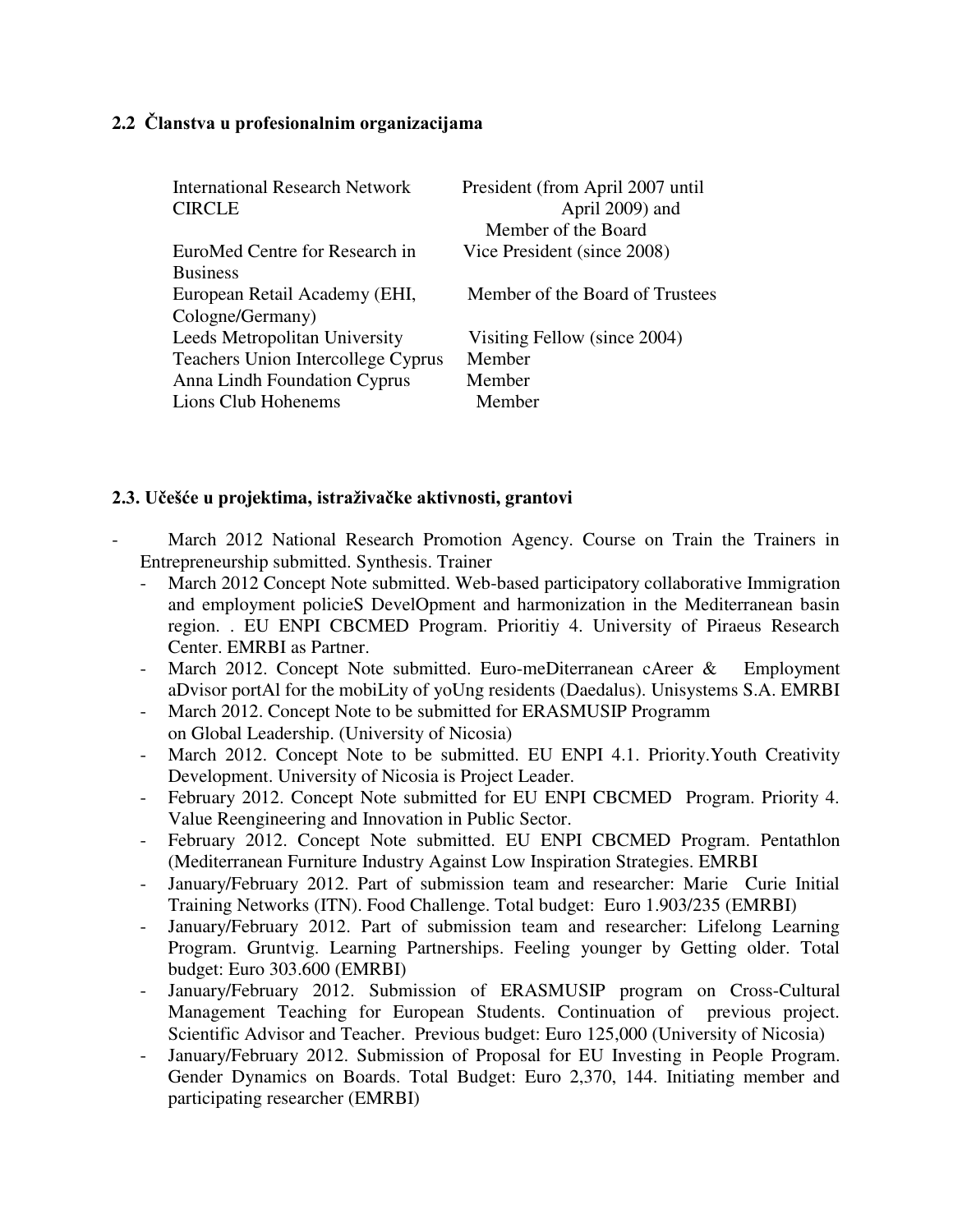- 30 March 2011. Project "Internationality and Inquiry Based Master Studies/INTERMAG. Initiated by Siauliai University, Lithuania. Expert for International Program Renewals. Accepted.
- 23- 27 May 2011. Erasmus Lecturer Exchange Program with University of Lithuania-Initiation of research cooperation, online MBA.
- Submitted March 2011: Partner for Erasmus IP Program- International Business Research Methodology, Methods and Conduct. Lead Partner: University of Lithuania
- Submitted February 2011: Leadership on Social Responsibility for the Balcan Region. Tempus Program. Lead Partner: University of Gloucestershire (Budget not yet available)
- The Transfer of Training Transfer of Training Competence Between Organisations in Cyprus and Ireland. Marie Curie Industry Academia Partnerships and Pathways (IAPP Call: FP7-PEOPLE-2011- IAPP. National University of Ireland Maynooth, Marfin Laiki Popular Bank, University of Nicosia. Funding for UNIC: ca. Euro 21.000. Submitted.
- Participation and, if successful, later inclusion in the Project Submission for the 'G20 competition concerning Financing and innovation for SMEs' submitted by S. Chioteris for the EuroMed Research Business Institute [http://www.changemakers.com/competitions/browse/all.](http://www.changemakers.com/competitions/browse/all) Finance Lab for SMEs
- Successful Submission in March 2010: Tempus IV, Curriculum Reform. Project Lead Partner: Technological Educational Institute of Crete. Key Staff of University of Nicosia which is partner. Funding: approx.: Euro 125.005,70. Budget for University of Nicosia: Euro 15.168 (Euro 6.678 Student Mobility and Euro 8.490 Staff Mobility)- Lecturer on Cross- Cultural Leadership at 8 July 2011.
- Submission in February 2010: Life Long Learning Programme Leonardo da Vinci Partnerships; Corporate Social Responsibility, sustainability and Competitiveness in European Business (CSR EUBIS); 12 Partners; Budget: Euro 239.300; Mobility share for University of Nicosia: Euro 14.000; Role: Partner (Co-coordinator) - not accepted
- Submission in October 2009: ESF Research Network Programm (Call 2009) Virtual Heritage Frameworks and Standards- an International Perspective. Member of the Steering Committee. Budget: Euro 635.620
- Submission in September 2009: Research Promotion Foundation Cyprus: Management in Cyprus Tourism- Volume: Cyprus Pounds: Euro 119.000(Role: Member of the Lead Partner)- not accepted
- Submitted in April 2009: ERC Grant for investigating the Influence of Culture on Leadership and Performance of Ageing European Employees with 5 European partner institutions. The University of Cyprus is Host Institution for Prof. Dr. Aharon Tziner and Partner. Budget: Euro 1.4 Mio- not accepted
- Submitted in February 2009 and accepted: Team member of a Project submitted to the EU Lifelong Learning Program. Erasmus. Cross Cultural Management. Total budget to be funded: Euro 125.005,70; Budget for University of Nicosia: Euro 15.168 (Euro 6.678 Student Mobility and Euro 8.490 Staff Mobility)- Lecturer on Cross-Cultural Leadership
- Submitted in February 2009 and accepted: Team member of a Europe wide research (31) countries with 51 partners on a Thematic Network on Consumer Behavior) in the EU Life Long Learning Program. Total Budget to be funded: Euro 594.048, Budget for University of Nicosia: Euro: 67.548; Member of the Management Board - ongoing
- EU Interreg project 'Innovation of European SMEs- Mint' -accepted and completed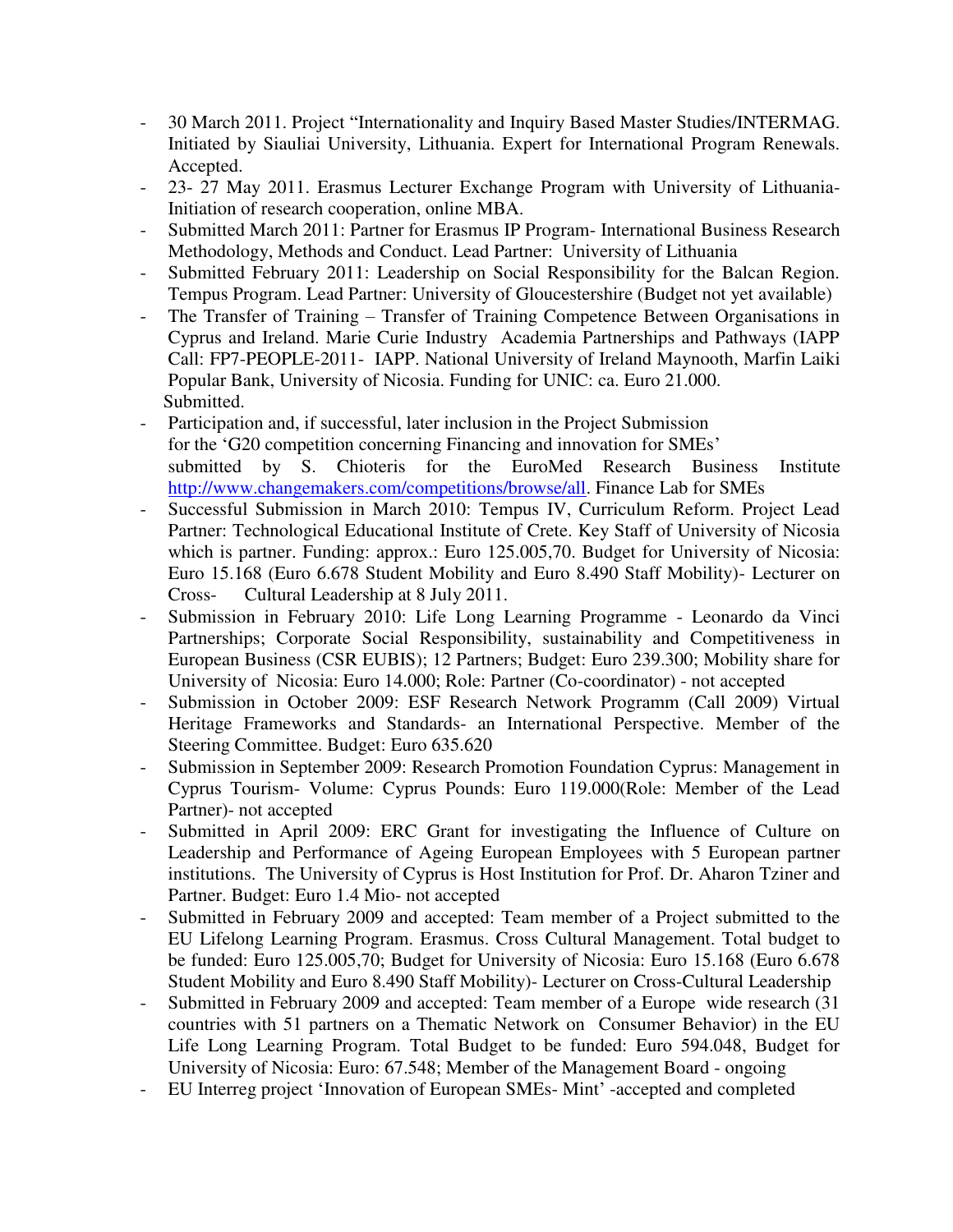Budget: Euro 300.000 (Intercollege Nicosia: Euro 85.000)- Role: Academic Coordinator, Train the Trainer and Trainer (Athens 2009; Nicosia 2008 and 2009)

- Submitted in 2009 and accepted- Follow up research project based on Mint project (see above. Funding in total: Euro 400.000 – Requested fund support for Intercollege: Euro 300.000- Role: academic co-ordinator and trainer- project due to guarantee requirement rejected by Intercollege
- 2006: Awarded EU Leonardo da Vinci Project with 7 international partners- Subject Internationalization of SMEs: Euro 189.000; Lead Partner
- 2006: Awarded International Lake of Constance University- Subject: Internationalization of SMEs: Euro 20.000; 1 additional partner university
- Awarded EU Interreg III B Funding- Subject: Interregional location branding Euro 1.2 Mio (Funding part for University of Applied Sciences Liechtenstein: Euro 22.000)
- Development of continuous education programs in Private Banking together with Liechtenstein Banking Association: Fee income: approximately CHF 250.000
- Design, Implementing and Academic Director: PGD/MBA International Management (Grant of the company Hilti/Liechtenstein until 31.12.2004: CHF 132.000)
- Launch of co-operation with Akademie für Finanz Management Stuttgart/Germany for providing Private Banking PGD in Germany: approximate profit per course: CHF 30.000
- Organizing seminars and presentations for the Liechtenstein business community on behalf of the University of Applied Sciences: approximate fee income: CHF 58.550

### **2.4. Učešće na konferencijama**

Christofi, M. and Kaufmann, H.R. 2011. Successful Cause Related Marketing Index: A Synthesis, Conceptual Framework and Research Propositions. AMA (Academy of Marketing) Global Marketing SIG Conference. March 2012. Cancun- submitted competitive paper

- Christofi, M. and Kaufmann, H.R. 2011. Towards the Development of a CRM Success Index (Award Nominee). Proceedings of 4<sup>th</sup> EMRBI Conference in Elounda/Crete. ISI indexed
- Leonidou, E. and Kaufmann, H.R. 2011. Inter-Cultural. Competence as a Key Success Factor for Sales Performance of Front Line Employees. The Case of the Banking Industry in Cyprus. Proceedings of 4<sup>th</sup> EMRBI Conference in Elounda/Crete. ISI indexed
- Loureiro, S. and Kaufmann, H.R. 2011. The Effect of Dimensions of Destination Image on Satisfaction and Place Identity: The Case of Saotome and Principe Islands. Proceedings of 4<sup>th</sup> EMRBI Conference in Elounda/Crete. ISI indexed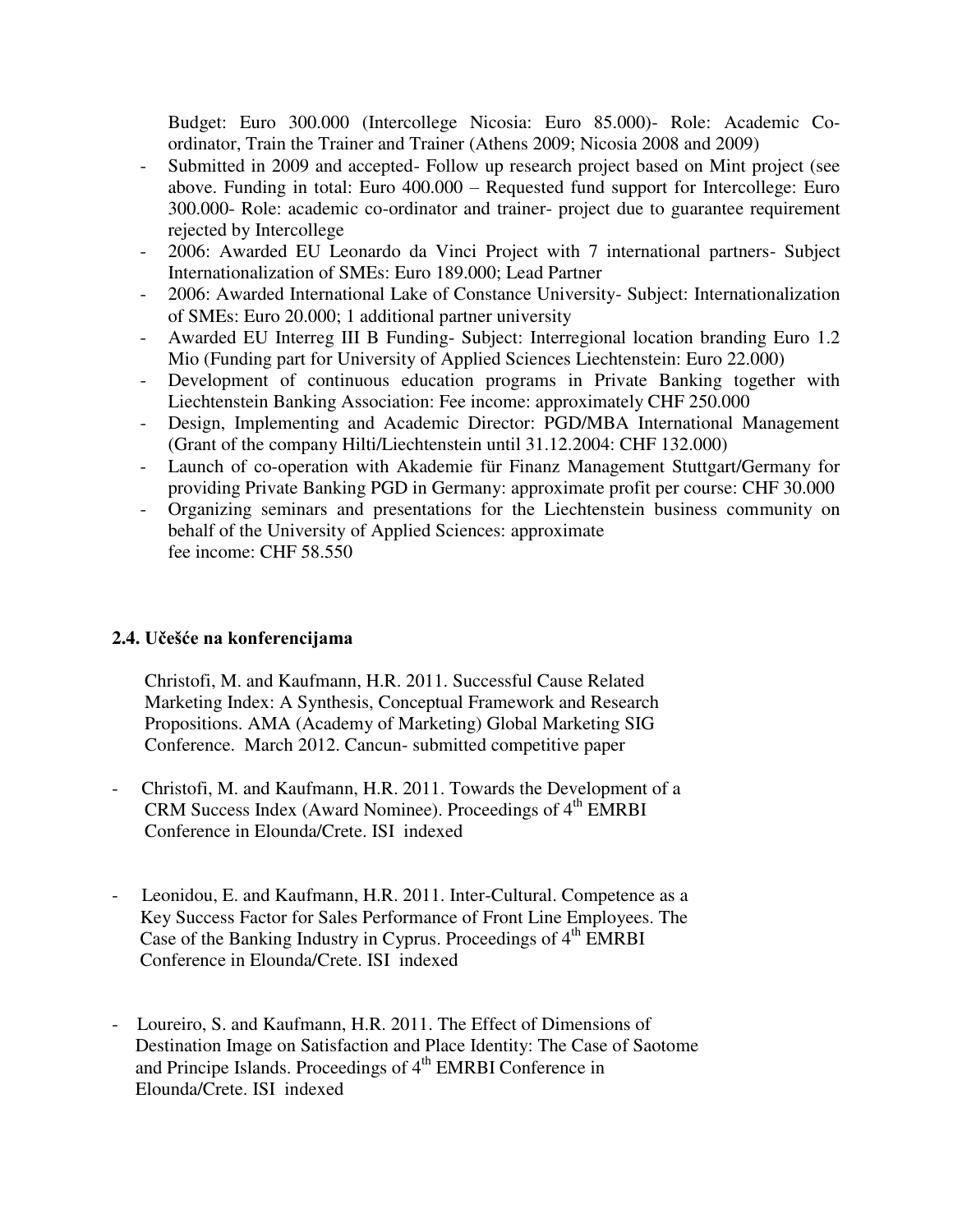- Loureiro, S., Kaufmann, H.R. and Estrela, R. 2011. The Influence of Brand Image and Brand Satisfaction on Wine Love and Loyalty. Conference Proceedings of 4<sup>th</sup> EMRBI Conference in Elounda/Crete. ISI indexed
- Van Bracht, J.H. and Kaufmann, H.R. 2011. Abstract of a Systematic Literature Review of Critical Success Factors within German Banks. Conference Proceedings of 4<sup>th</sup> EMRBI Conference in Elounda/Crete. ISI indexed.
- Kaufmann, H.R., Vrontis, D., Czinkota, M. and Hadiono, A.Integrating Corporate Branding and Transformational Leadership: Mastering Macro Changes. Academy of Marketing- SIG Conference. 13-15 January 2011. Cancun/Mexico.
- Englezou, M. and Kaufmann, H.R. 2011. Training Intercultural Competence. 8<sup>th</sup> CIRCLE Conference. Dubrovnik. April 2011.
- Makarychev, O., Kaufmann, H.R. and Tsangari, H. 2011. Influence of corporate branding on launching organic cosmetics brand in cosmetics chain in Cyprus. 8th CIRCLE Conference. Dubrovnik. April 2011.
- Finken, S. and Kaufmann, H.R. 2011. A Qualitative and Quantitative Study on Private Banking Consumer Perception. 8<sup>th</sup> CIRCLE Conference. Dubrovnik. April 2011.
- Kaufmann, H.R., Panni, F. and Orphanidou, Y. 2010. Factors Affecting Consumers' Green Purchasing Behavior: Proposing A Conceptual Framework. Paper accepted at the 1<sup>st</sup> TopBioDiversity Conference. Intercollege Larnaca. 15 March 2010. Accepted Paper to be published in Conference Proceedings.
- Kaufmann, H.R. and Tsangari, H. : 2010 Oxford Business & Economics Conference (OBEC). 28 – 30 June 1010. Oxford/UK. European SMEs: Explaining levels of Innovativeness.
- Kaufmann, H.R. and Tsangari, H. How innovative are European SMEs? Institute of Work Based Learning Conference to be held in Cyprus (23- 26 June 2010)
- Hodiono, A. and Kaufmann, H.R. 2010. The Study of Factors and their relationships in Predicting Brand-Building Behaviors: A Case of an Indonesian FMCG Company. 3<sup>rd</sup> EMRBI Conference in Cyprus. October 2010.
- Kaufmann, H.R., Loureiro, S.M.C., Basile, G. and Vrontis, D. 2010. New Consumer Role in Brand Community: from Attractiveness to an Active Member and Embedded Learning. 3<sup>rd</sup> EMRBI conference to be held in Cyprus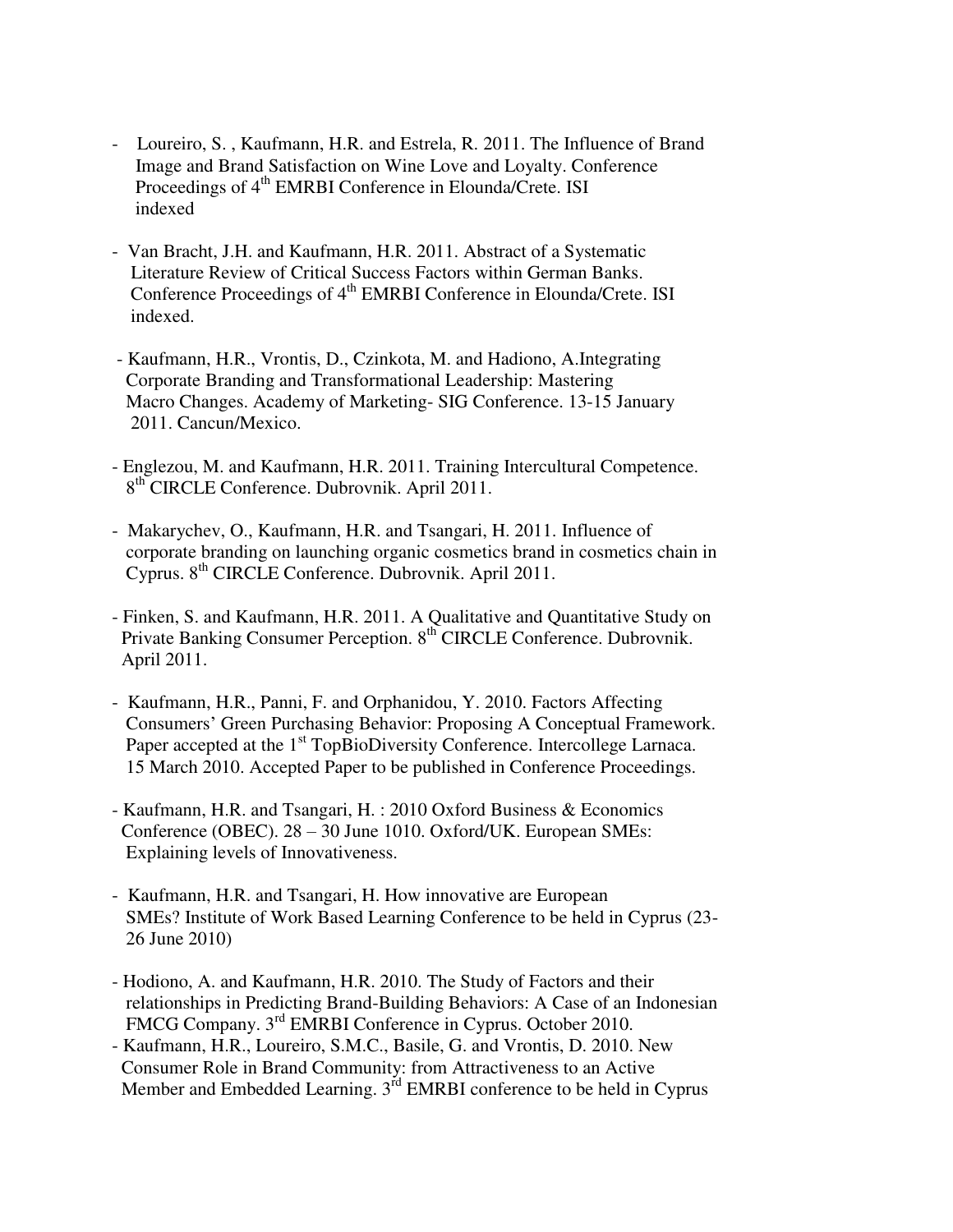October 2010.

- Gronau, W., Kaufmann, H.R. and Orphanidou, Y. 2010. "Conceptualizing theoretic concepts in tourism product development - From Theory to Best Practice ". Atlas Annual Conference 2010. Mass Tourism vs. Niche Tourism. Limassol, Cyprus. Nov.3-5. Accepted.
- Siano, A., Kaufmann, H.R. and Basile, G. 2009. The Evolution of New Consumer Roles in Branding. 2<sup>nd</sup> EMRBI Conference at the University of Salerno, Italy. 26-28 October 2009.
- Orphanidou, Y., Kaufmann, H.R., Gronau, W. 2009. Branding Local Heritage- Traditional Food- as a Form of Sustainable Tourism- The Case Study of Cyprus. 2nd EMRBI Conference at the University of Salerno, Italy. 26-28 October 2009.
- Michael, C., Kaufmann, H.R. and Vrontis. D. 2009. The Synergies of Diversity within the Hotel Industry: Impact and Views of Hospitality Stakeholders. 2<sup>nd</sup> EMRBI Conference at the University of Salerno, Italy. 26-28 October 2009.
- with Sakkadas, S. Cultural Heritage Interpretation , Authenticity and the Visitor Experience: a conceptual paper. 2<sup>nd</sup> EMRBI Conference at the University of Salerno, Italy. 26-28 October 2009.
- with Gerber, D., Vignali, C. and Temperley, J. 2009. Souvenir shopping in Switzerland; A qualitative analysis of travel blogs and its implications for the souvenir trade. I-Chlar 2009. International Conference on Hospitality & Leisure Applied Research. 16-17 July 2009. The Hague Hotelschool.
- with Gronau, W and Sakkadas, S. Nicosia- Concerted Retailing and Tourism Strategies to Awaken a Neglected and Sleeping Beauty. The Annual Academy of Marketing Conference 2009: Putting Marketing in its Place. Leeds Metropolitan University. July 2009.
- with Sanchez- Bengoa, M.D. 2008. The complexity of Intercultural Knowledge Transfer between the East and the West. Findings of Comparative Case Studies. The 1st EuroMed Conference. EMRBI. Marseille. Ecole de Management. 17-18 November 2008
- with Michael, C. and Vrontis, D. The cultural diversity phenomenon in the Hotel Industry. The 1<sup>st</sup> EuroMed Conference. EMRBI. Marseille. Ecole de Management. 17-18 November 2008
- Antoniou, A., Kaufmann, R. and Vrontis, D. (2008), "Core Culture and Strategic Behaviour of SME Owners: The Cyprus Case", *EuroMed Conference,* Marseilles, France, July 17-19, 2008 (ISBN 978-9963-634-58-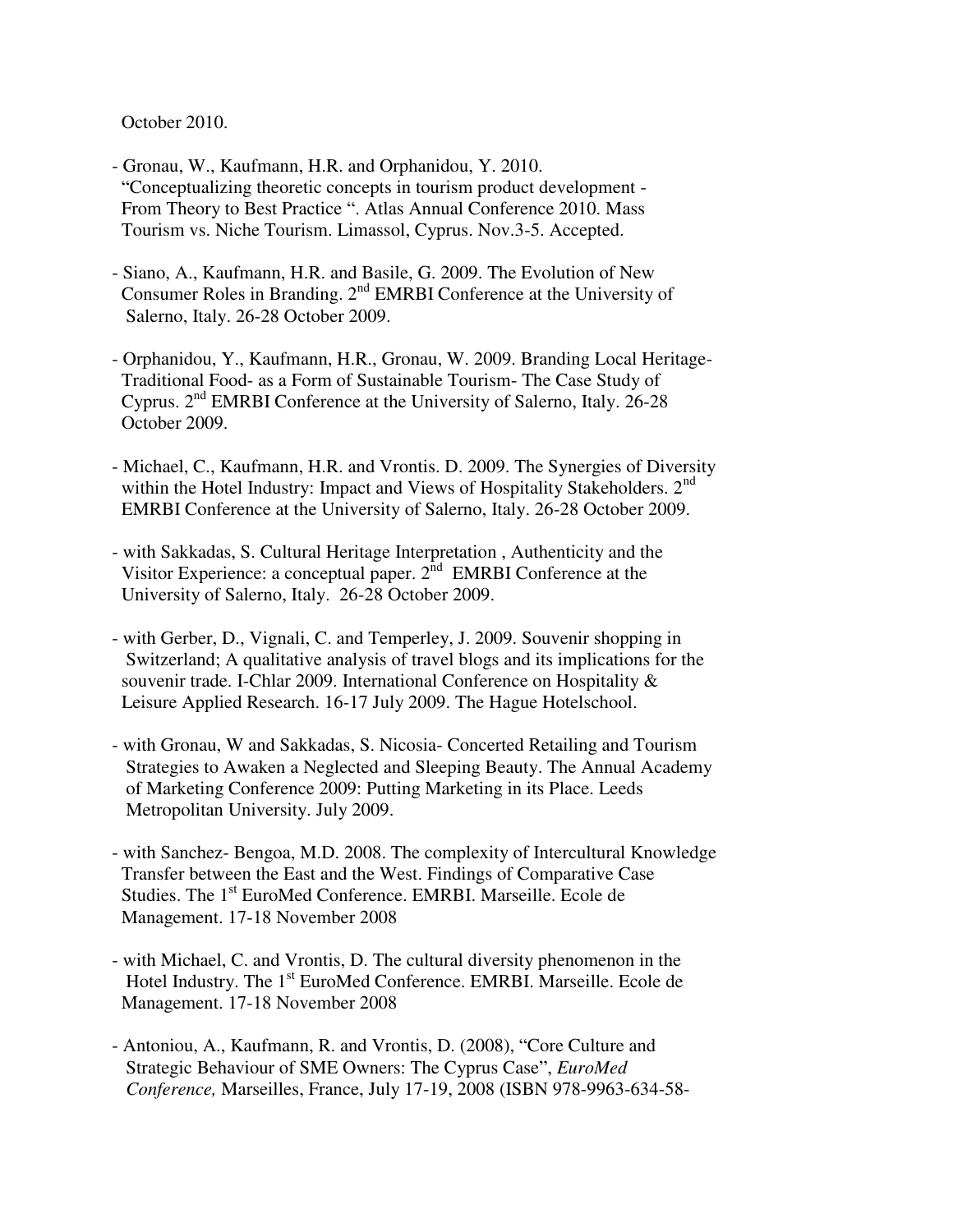3).

- With Sommer, L; Durst, S., Haug, M. The Impact of the Identity on the Internationalisation Processes in SMEs: A Country Comparison 3rd European Conference on Entrepreneurship and Innovation; The University of Winchester, UK15-16 September 2008. Conference Proceedings. ISBN 978-1- 906638-15-3
- With, Heinzl, J., Ah-Lian Kor, A-L; Orange, G. Austrian Higher Education Institutions' Idiosyncracies and Technology Transfer System; EMCIS 2008, Annual Conference; 25-26 May 2008; Dubai, UAE. Conference Proceedings. ISBN: 978-1-902316-58-1
- Kaufmann, Hans Ruediger und Susanne Durst. Regional Branding- Liechtenstein Case Study. International Scientific and Practical Conference on Contemporary Issues of Economic Development of Regions in Russia. Federal Education Agency of Russian Federation State Educational Institution of Higher Professional Education. Katanov State University of Khakassia Institute of Economics and Management. 27-28 October 2007
- Sanchez Bengoa, M.D., Kaufmann, H.R., Orange, G. M.D. New Variables to Increase Cross- Cultural Knowledge Transfer in Strategic Alliances. ESSHRA International Conference Towards the SSH Research Agenda. Berne. 12-13 June 2007. Conference Proceedings.
- Vranesevic, T and Pavicic, J. 2006. The 3<sup>rd</sup> International Customer Behavior and Retailing Research Conference- CIRCLE. Conference Proceedings. ISBN: 953-6025-15-9. Graduate School of Economics and Business Zagreb, University of Zagreb and Mikrorad d.o.o., Zagreb
	- with Lerida,M and Vignali, C. A Case Study of Spanish SMEs Using the Intercultural Competence of 2nd Generation Spaniards.pp.373- 390
	- With Durst, S. Measuring Intangibles in SMEs in Germany. pp.347-360
	- With Sanchez Bengoa, D. Overcoming cross-cultural knowledge management transfer barriers in East- Western Strategic Alliances. pp. 399 - 410
	- With Gerstenberger, R. Stragegies for Successful Brand Management in the German Retail Banking Industry. pp. 51-64
	- With Wechner, H. Consumers' Perceptions of Delicatessen. pp. 117-130
- With Heinzl, J. The Effects of Idiosyncrasies of Austrian Universities of Applied Sciences on Their Technology Transfer Performance.pp. 321-336

- In Kaufmann, H.R. International Customer Behaviour and Retailing Research.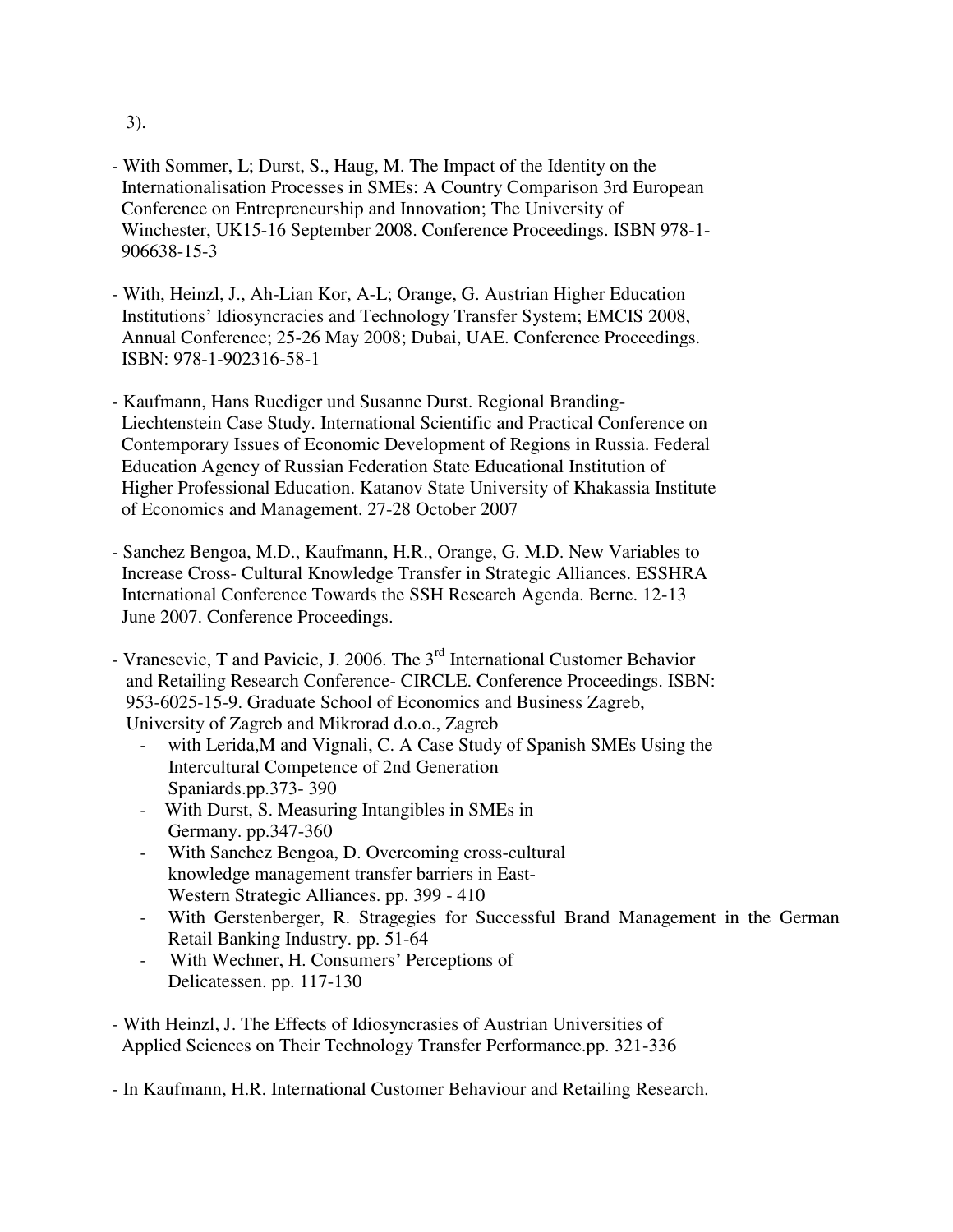2006. With Jurkowitsch, S. and Vignali, C. A Student Satisfaction Model for Austrian Higher Education Providers. pp. 209-231

- In Kaufmann, H.R. International Customer Behaviour and Retailing Research. 2006. With Heinzl, J., Vignali, C. and Orange, G. Higher Education Knowledge Transfer and the Stimulation of Economic Growth. pp. 190-201
- The 2<sup>nd</sup> Conference on Customer Behaviour and Retailing Research at the University of Applied Sciences Liechtenstein. 2005
	- with Jurkowitsch, S. and Vignali, C. A Student Satisfaction Model for Austrian Higher Education Providers.
	- with Heinzl, J., Vignali, C. and Orange, G. Higher Education Knowledge Transfer and the Stimulation of Economic Growth. 2005
- The 1<sup>st</sup> Conference on Customer Behaviour and Retailing Research at the Leeds Metropolitan University. 23 June 2004
	- with Heinzl. J. The Role of Universities of Applied Sciences in Stimulating Regional Economic Growth in Austria
	- with Jurkowitsch, S. and Vignali, C. A Marketing Model for HE Providers Based on the Example of the University of Applied Sciences Vorarlberg
- The Hong Kong University of Science and Technology. 1998. Hungarian Entrepreneur- Quo Vadis? IEA Press. pp. 219-222
- The Manchester Metropolitan University- Global Change: Policy and Practice- Conference for Academics and Practitioners. 25-26/03/1996. With Davies, B. and Schmidt, R. The Impact of the New Economic, Political and Educational Structures on the Role Eastern Germans and Eastern Europeans.
- UK AIB 21<sup>st</sup> Annual Conference Manchester. The Changing Environment. March 1994. With Davies, B. and Schmidt, R. Models of Transition: Education and Training for Management in New Market Economies.

# **2.5. Članstva u uredničkim odborima**

- World Review of Entrepreneurship, Management and Sustainable Development- Associate Editor

 For Indexing and Ranking of this Inderscience Journal, please, see: <http://www.inderscience.com/browse/index.php?journalCODE=wremsd> [<http://www.inderscience.com/browse/index.php?journalCODE=wremsd>](http://www.inderscience.com/browse/index.php?journalCODE=wremsd)

- Member in the Editorial Board: International Journal of Organizational Analysis (Emerald Journal)